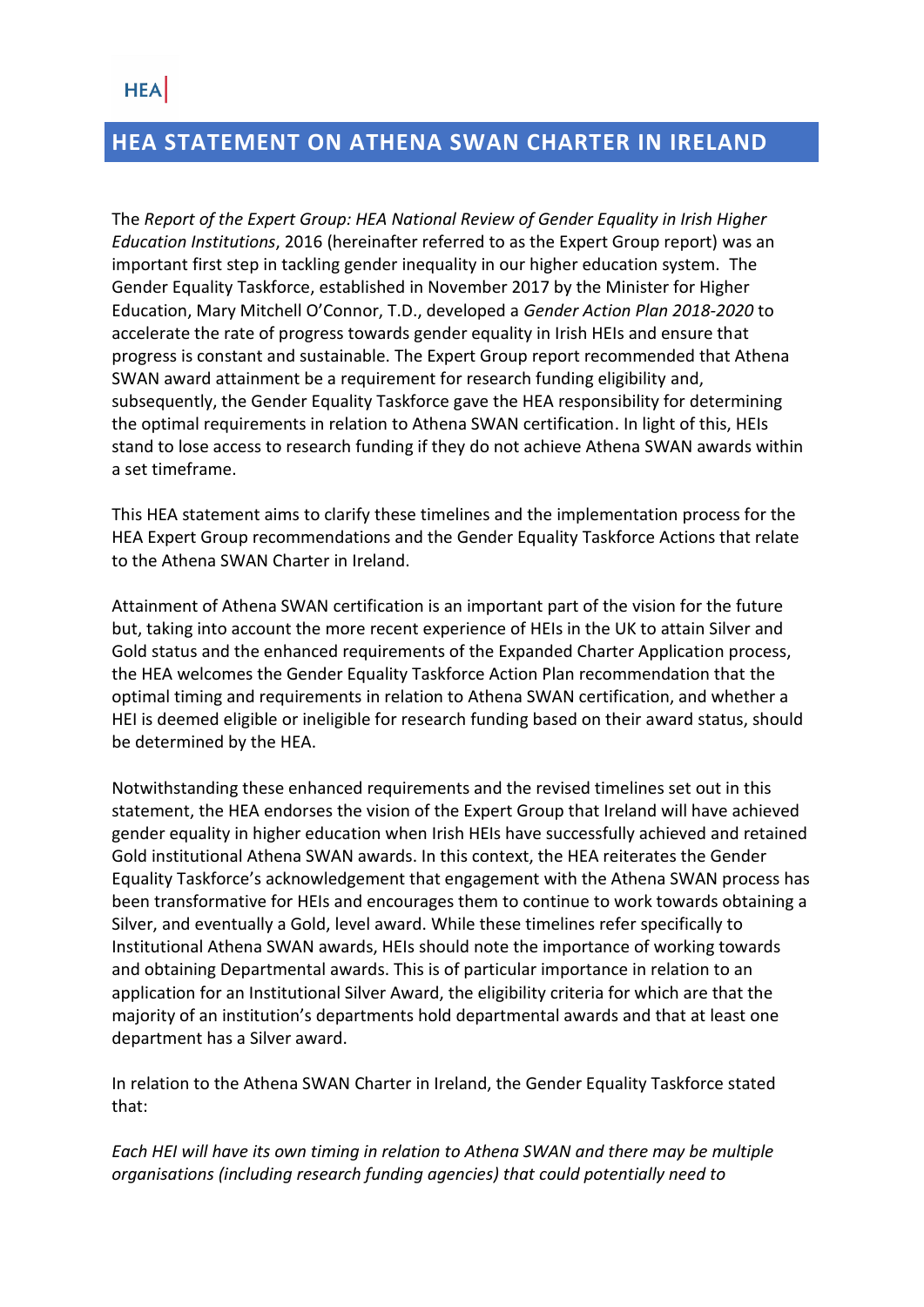## **HEA**

*understand whether an HEI, or departments within HEIs, have made significant progress in relation to addressing gender inequality or not. Therefore, the Gender Equality Taskforce recommends that the HEA should have responsibility for determining the optimal timing and requirements in relation to Athena SWAN certification, and whether a HEI is deemed eligible or ineligible for research funding based on their award status.*

The Gender Equality Taskforce Actions in relation to the Athena SWAN Charter in Ireland are outlined below and a statement provided by the HEA in relation to implementation of same.

### **ATHENA SWAN CHARTER IN IRELAND**

*HEIs shall apply for an Institutional Bronze award by 2019.* 

#### **HEA Statement:**

- HEIs shall **apply** for an Institutional Bronze award by the end of 2019.\*
- HEIs shall **apply** for an Institutional Bronze award within 18 months of notification of a failed Bronze award application.
- HEIs shall **attain** an Institutional Bronze award within 4 years of a first failed Bronze application.

This builds on the Expert Group Recommendation 1.22 and will be used in relation to implementation of the Expert Group Recommendation 3.8. for the research-funding agencies.

\* If this target is not achieved, HEIs will be ineligible for IRC, HRB and SFI funding calls that close after 1 January 2020. This restriction will apply until such time as an Institutional Bronze application is made.

*HEIs should retain their Bronze award until such time as they obtain a Silver award.* 

#### **HEA Statement:**

- HEIs should **retain** their Bronze award until such time as they obtain a Silver award.
- HEIs shall **apply** for an Institutional Silver award after one successful renewal of an Institutional Bronze Award and on every subsequent application.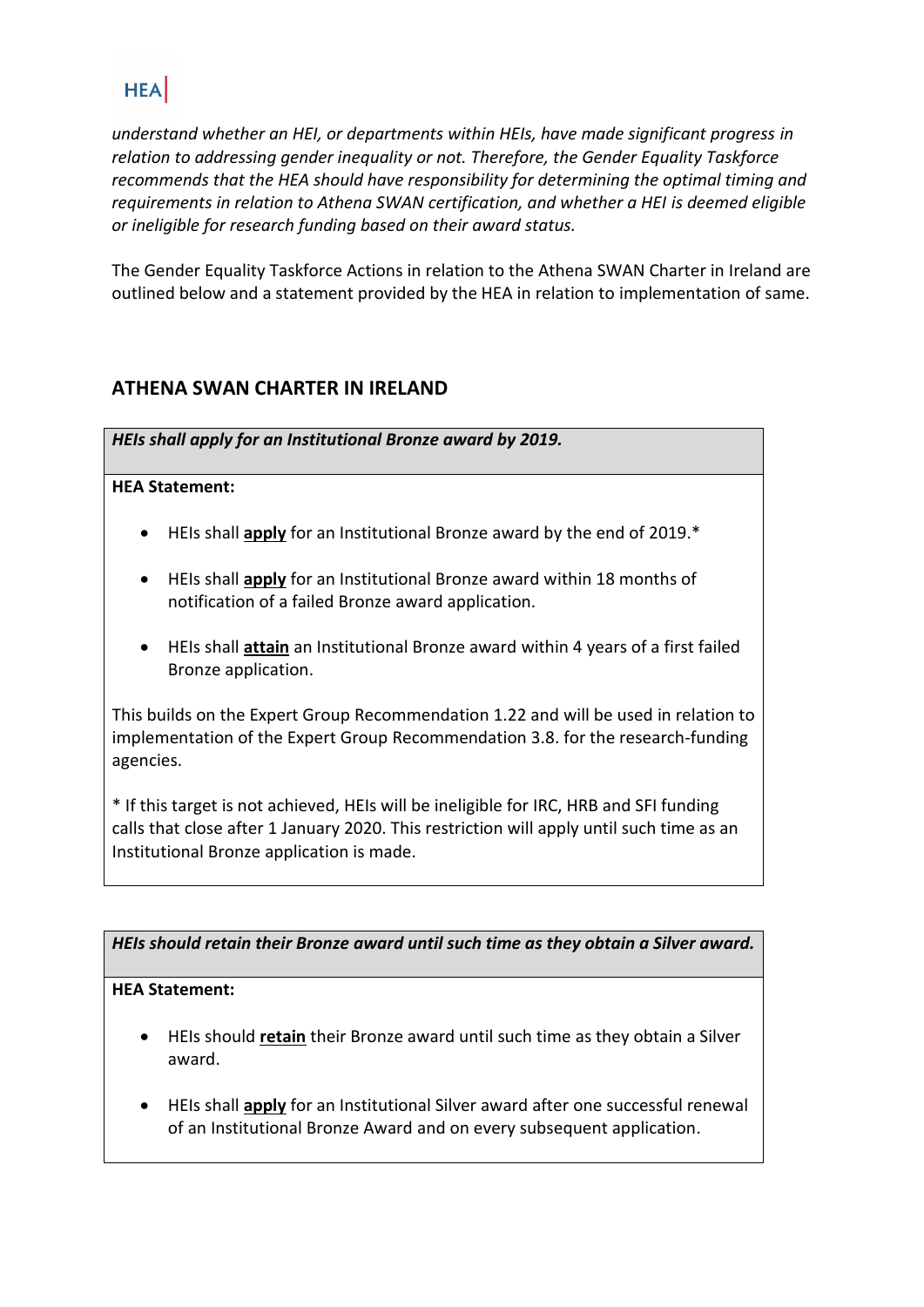## **HEA**

A Bronze Institutional award is time-bound and expires after 3 years (from the announcement of results) or 4 years (from the award submission deadline) depending on whether the award was achieved using the original or expanded process. A HEI must apply for a Bronze renewal award if it is to keep Bronze status. It must be noted that whereas the original Bronze award requires demonstration of clear critical analysis and an action plan to address issues identified, a Bronze renewal application requires demonstration of 'progress' on the original targets/actions identified. This ensures that an HEI is constantly improving even at Bronze level.

A Silver level award requires 'impact' to be demonstrated. The Expert Group Recommendation 3.8 stated that research-funding agencies will require HEIs to have attained an Athena SWAN Silver award by 2023 in order to be eligible for funding. Given the enhanced requirements of the expanded process, the HEA endorses the Gender Equality Taskforce recommendation that a new timeline be developed. This revised timeline will be used in relation to implementation of the Expert Group Recommendation 3.8. for the research-funding agencies.

This revised timeline dictates that once an initial Institutional Bronze Award has been achieved, institutions must renew this Institutional Bronze Award once and then apply for an Institutional Silver Award on each subsequent application. The minimum outcome required for an application for an Institutional Silver Award Award will be the retention of the Institutional Bronze Award.

These timelines will take into account the one-year grace period offered by Advance HE following a failed application (see below).

*IoTs working towards TU status will be required to show evidence to the HEA, annually through their institutional gender action plans, that they are working together to build gender equality into their merger process.* 

#### **HEA Statement:**

The HEA Centre of Excellence for Gender Equality will monitor progress of all HEIs through the annual submission of HEI staff data returns, governance and management structures and institutional gender action plans to the HEA. This will feed into the development of agreed targets and indicators of success for inclusion in the HEI compacts with the HEA as part of the Strategic Dialogue process. As noted in the Expert Group report, the considerable organisational change involved in the establishment of new TUs should be used as an 'opportunity to gender-proof all their policies, procedures and data collection systems' and evidence of same would be expected during the merger process.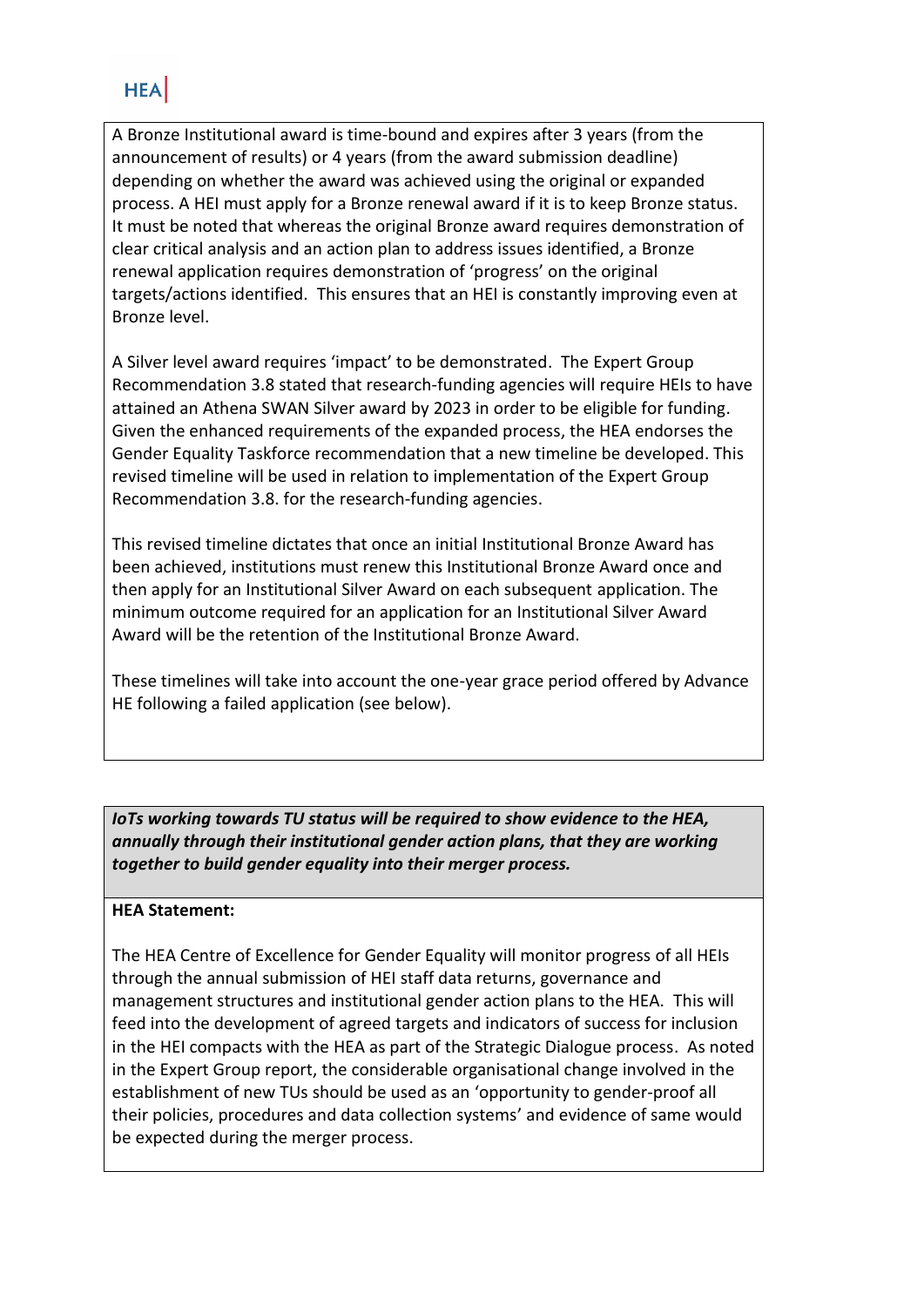*Once a TU has been established, it shall be required to achieve a TU bronze award within three years.* 

#### **HEA Statement:**

• Once a TU has been established it shall be required to **attain** a TU bronze award within three years.

Newly established TUs can avail of the Advance HE 'TU Legacy Award Process' to achieve recognition for the gender equality work undertaken by legacy IoTs. Where a TU Legacy Award is granted, the TU has the right to use the Athena SWAN logo until its expiry (the release of results in the Athena SWAN assessment round three years after the TU's formation). This timeframe aligns with the Gender Equality Taskforce Action Plan stipulation that 'once a TU has been established, it shall be required to achieve a TU institutional Athena SWAN bronze award within three years'. To meet this requirement, a TU must, at the latest, apply in the award assessment round immediately before the three-year deadline expires.

*The HEA will have responsibility for determining the optimal timing and requirements in relation to Athena SWAN certification, and whether a HEI is deemed eligible or ineligible for research funding based on their award status.* 

#### **HEA Statement:**

As outlined in the Gender Equality Taskforce Action Plan, the HEA will have responsibility for determining whether a HEI is deemed eligible or ineligible for research funding based on their award status, or their progress in seeking an Athena Swan award, and will update all the research funding agencies in line with this after each assessment round of Athena SWAN. This statement outlines the optimal timing and requirements in relation to Athena SWAN certification, taking into account the Expert Group recommendations and the Gender Equality Taskforce Actions.

AdvanceHE will provide the HEA with a status update on the applications received and awards made in relation to HEIs eligible to apply under the Athena SWAN Charter in Ireland. The HEA will provide research funding bodies with an update on the eligibility status of HEIs.

These timelines will be reviewed by the HEA as part of the review of progress that will be carried out at the end of the Gender Action Plan 2018-2020.

ENDS July 2019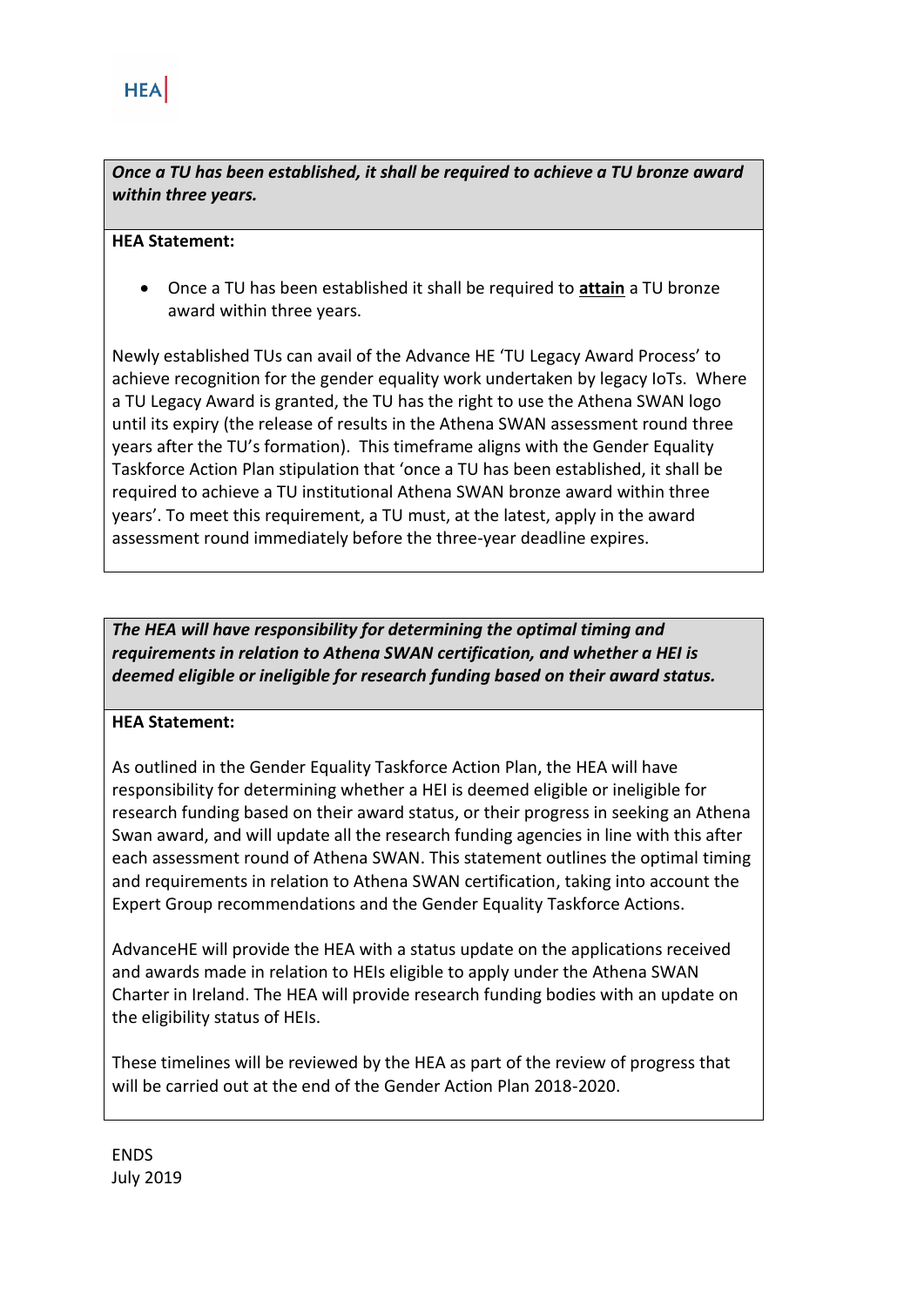#### **Additional Information:**

#### **Gender Equality Taskforce comments on the Athena SWAN Charter in Ireland (Gender Action Plan 2018-2020, p. 24)**

*Since the HEA Expert Group recommendation was published, the remit of the Athena SWAN Charter has expanded to be more inclusive of all staff working in institutions. The original application to Bronze level focused only on Science, Technology, Engineering and Mathematics (STEM) staff, whereas now all departments in an HEI will be included, and whereas previously only academic staff were included in the critical analysis, now professional, management and support staff are also included. It now takes into account the experiences of trans staff and students and requires intersectional analysis with consideration of ethnicity.* 

*This has implications for the overall level of work needed to put together an Athena SWAN award application. To be eligible to apply for a Silver institutional award, the majority of departments must hold a Bronze award, and at least one department must hold a Silver award. On average it was recommended that HEIs take a year to do their critical analysis and write their application for an Athena SWAN Bronze award. In the 12 years since the Charter was established in the UK, just 14% of award-holding universities have reached Silver (13 hold a Silver and 83 hold a Bronze). Many focus on a Bronze institutional renewal before attempting a Silver (15 institutions have not yet reached Silver but have renewed their Bronze between 2-4 times).*

*The Gender Equality Taskforce notes that engagement with the Athena SWAN process has been transformative for HEIs and encourages them to continue to work towards obtaining a Silver, and eventually a Gold, level award. The Gender Equality Taskforce is cognisant of maintaining the momentum that has built up around the Athena SWAN certification, although recognises that the original timelines may now not be achievable. Given that the change in process and requirements outlined above has increased the amount of work involved in a successful application, it may be necessary to provide some flexibility for obtaining awards (e.g. obtain a Bronze by 2019; obtain a Silver eight years after first achieving an institutional Bronze).* 

*Each HEI will have its own timing in relation to Athena SWAN and there may be multiple organisations (including research funding agencies) that could potentially need to understand whether an HEI, or departments within HEIs, have made significant progress in relation to addressing gender inequality or not. Therefore, the Gender Equality Taskforce recommends that the HEA should have responsibility for determining the optimal timing and requirements in relation to Athena SWAN certification, and whether a HEI is deemed eligible or ineligible for research funding based on their award status.*

#### **Advance HE grace period following an unsuccessful application:**

*If an award holder is unsuccessful in renewing their award, they are offered a grace period. This grace period extends from the date of the results letter until the assessment round that falls one year after the results communication, or until the end date of their award validity*